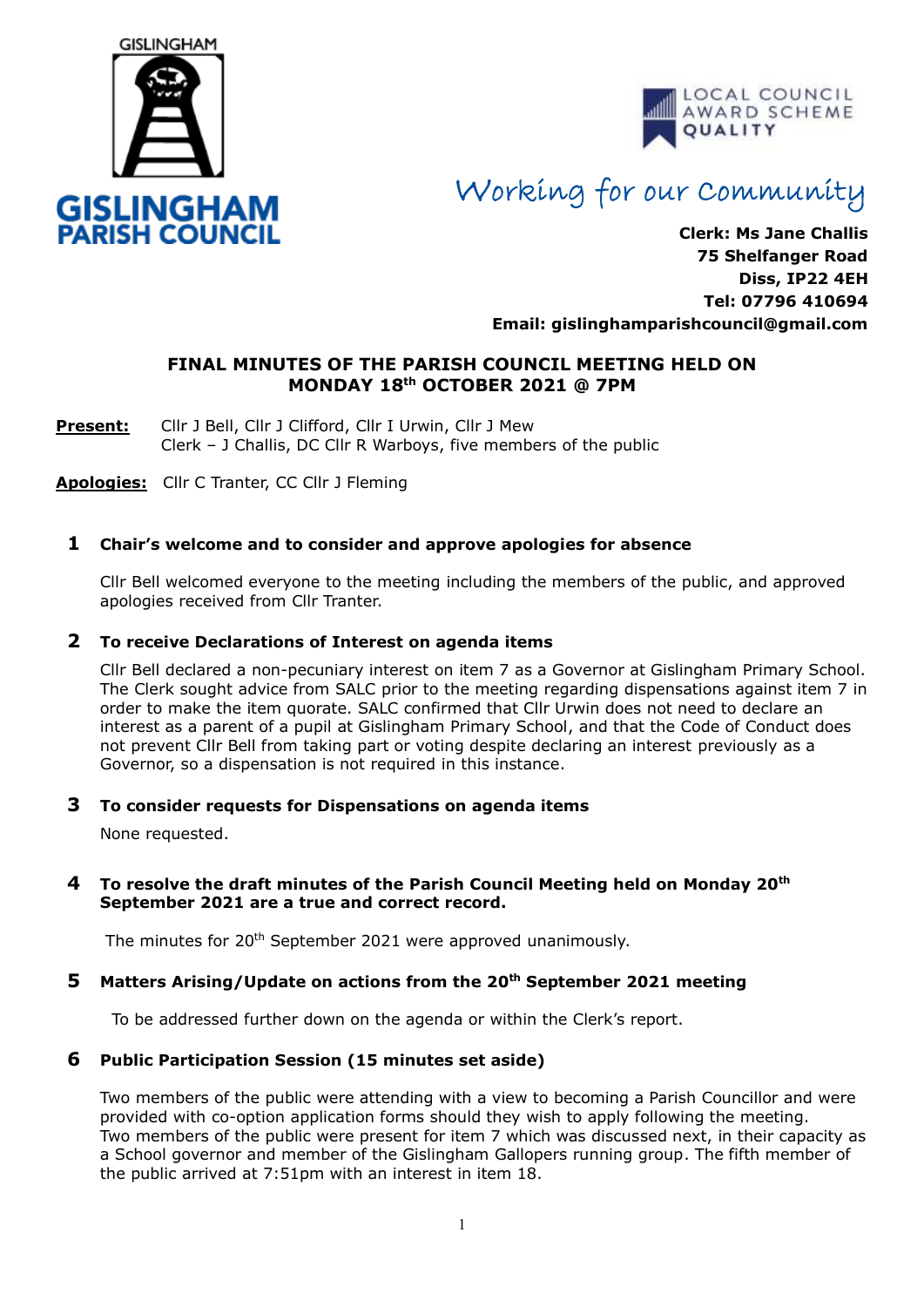# **7 CIL Running Track Application Gislingham Primary School**

The Clerk prepared a User Agreement for the Running Track between the School and the Parish Council, which was sent to Councillors for their comments prior to the meeting. Councillors approved the User Agreement unanimously.

Cllr Bell asked the member of the public who was present in her capacity as a School Governor how the Licence for Alteration with GUC was progressing? The attending School Governor advised GUC have requested all funding be in place first.

The Clerk had asked the School for clarification on whether the track would be open to individuals as well as groups and organisations in advance of the meeting, and had been advised the School would permit 'known individuals' to use it. Cllr Clifford asked who would decide who qualifies as a 'known individual'? The attending School Governor advised it would be a decision made by the Headteacher, and also confirmed there are currently two key holders in response to Councillor's concerns over accessibility of the track.

After a lengthy discussion, Cllr Bell proposed approving CIL funding of 25% of the cost of the running track, not including VAT or legal fees, up to a maximum of £4,595.00, conditional on the User Agreement being signed and returned by the School.

Seconded by Cllr Urwin and approved unanimously.

# **ACTION – Clerk to send User Agreement to the School asking them to sign and return it, before liaising with the RFO and the School regarding the funding.**

7:17pm the two members of the public present for this item left the meeting.

# **8 Report from County Councillor**

CC Cllr Fleming was unable to attend the meeting but had sent her report in advance which can be found as an addendum at the end of the minutes.

# **9 Report from District Councillor**

DC Cllr Warboys read out his report, a copy of which can be found as an addendum at the end of the minutes.

In addition to his report DC Cllr Warboys advised that he had just attended a MSDC extraordinary meeting where two proposals had been voted on and passed.

Firstly to reduce the intensity and extent of outdoor lighting to protect wildlife and insects.

Secondly to oppose the introduction of photo ID as a requirement to vote at polling stations.

# **10 Chair's Report**

- Queen's Platinum Jubilee see agenda item 20.
- Cllr Bell attended, on behalf of Gislingham Parish Council, Eye Town Council's Mayor Making Parade and Service on Sunday 3rd October.
- A wreath has been ordered for Remembrance Day.
- Cllr Bell advised that she is now Vice Chair on the SALC Board.
- Cllr Bell requested approval to purchase Tea/Coffee/Milk/Squash/Chocolate biscuits/Black bin liners for the Litter Pick on Sunday  $7<sup>th</sup>$  November. Cllrs approved purchase.

# **11 Clerk's Report**

- Facebook page due to problems accessing the current page, the Clerk will create a new one and arrange with Felix Oliver for the old one to be deactivated.
- A CIL payment advise has been received notifying that a payment of £4,538.23 will be made to the Council by the end of October.
- Casual Vacancy –no update from MSDC.
- Contractor to empty litter bin on Charity Meadow two quotations have now been received to empty the bin once a week. The first for  $£45$  per week plus VAT, and the second for £25.11 per month plus VAT. No other companies would provide a quotation based on the location. Councillors agreed unanimously to instruct the provider of the second quote,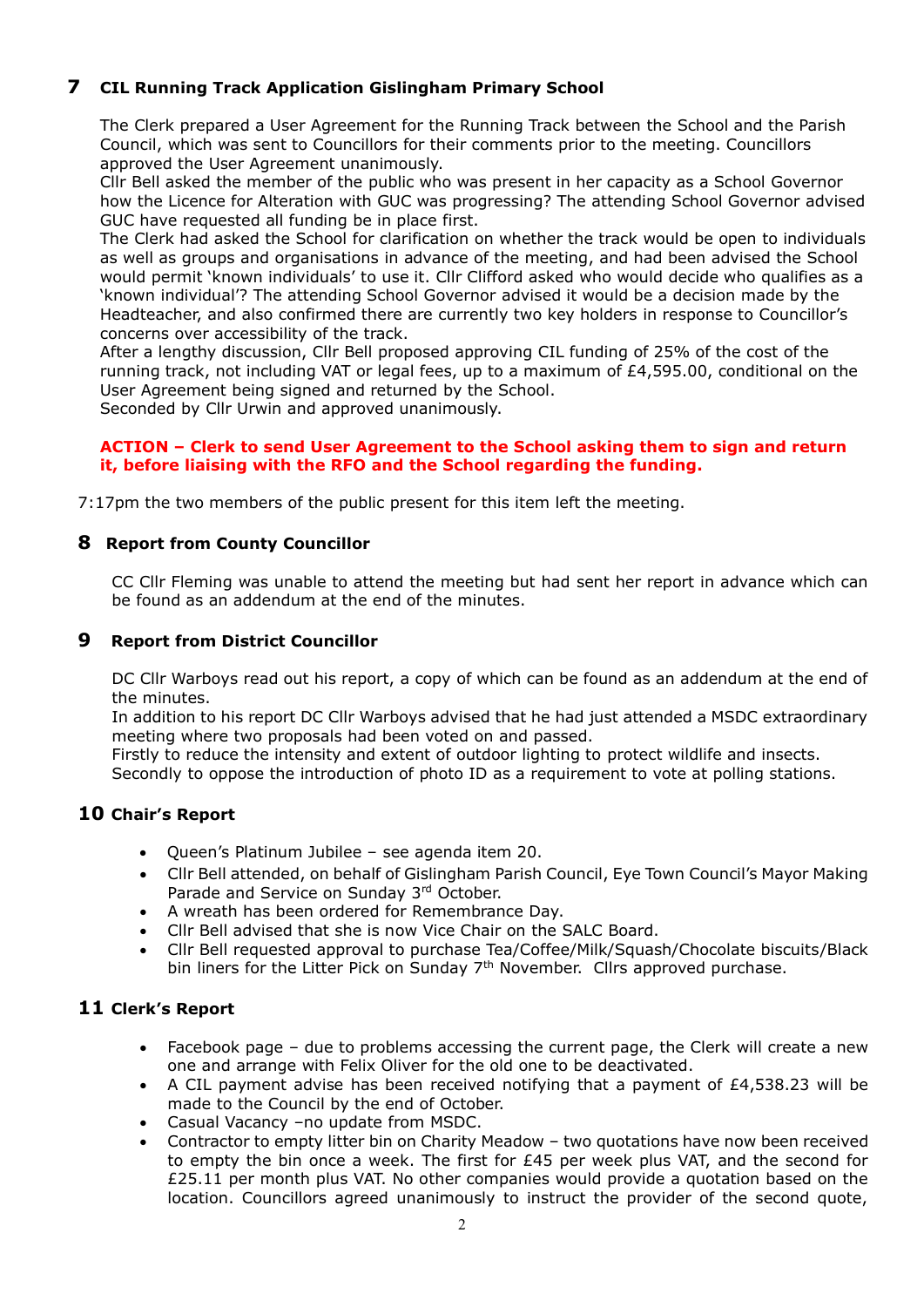£25.11 a month, based on confirmation of the location being acceptable. Councillors also queried whether the contractor would empty a dog bin noting we are awaiting delivery of two new ones from BMSDC's Welcome Back Funding initiative.

- Missing sign on Burgate Road SCC have replied to say it is on their works list to do.
- Moving the 30-mph sign  $-$  SCC have advised it will cost  $E8-12k$  to move as it will require a new traffic regulation order. The Clerk has inquired about new SID signs which flash with a face or Thank You/Slow Down message alongside the speed. There is the option of mains powered, solar powered with battery backup, or battery powered. After discussing Councillors agreed solar powered with battery backup was the most suitable option, and discussed installing 3 devices to cover all entrances to the village (Mill Street, Finningham Road, and Thornham road). This will be an agenda item for full discussion in November.
- Damaged/missing signs in the village these have all now been reported to SCC.
- Geoff Laurence Memorial bench this has been ordered with a local company at a cost of £771.50 incl VAT. They have advised a lead time of 4 weeks, and MSDC will collect and install the bench once it is ready.
- The Regional Technical Manager at Lovells has replied to the complaints forwarded last month to say they have looked again at the lagoon area and will be providing fencing in the next few weeks, and on the point of people not clearing up after their dogs they have asked their customer care manager to send round a polite message.
- Footpath 51 has been reported to SCC.
- Footpath 59A Mill Street is being investigated by the Footpath Warden.
- Grit bins SCC contacted for advice on how to replace them.
- Insurance Renewal the broker has confirmed that the policy is locked into a 3 year agreement ending in 2023, and that Avast anti-virus is included with the cyber insurance.

#### **ACTION**

- **Clerk to work on new Facebook page**
- **Clerk to speak to MSDC again regarding casual vacancy**
- **Clerk to confirm second quotation provider is aware of location of litter bin on Charity Meadow, ask whether they would also empty a dog waste bin, and instruct accordingly**
- **Clerk to follow up on missing Burgate Road sign**
- **Clerk to prepare SID information for November meeting**
- **Clerk to follow up on damaged/missing signs reported to MSDC**
- **Clerk to liaise with MSDC on installation of memorial bench once ready**
- **Lovells Estate – Clerk to follow up on lagoon fencing**
- **Clerk to follow up on footpaths 51 and 59A**
- **Clerk to look at grit bins**

#### **12 RFO's Report**

The Clerk advised on behalf of the RFO that the accounts file is with Cllr Tranter for the six-month review. The RFO has conducted a six-month budget review to ensure everything is on track and will report further after her Budget Training on 21<sup>st</sup> October 2021.

#### **ACTION – RFO to provide budget review at next meeting**

#### **13 Neighbourhood Watch Report**

Nothing to report.

#### **14 Tree Warden's Report**

#### • **MSDC Tree, Hedge and Wildflower Planting Initiative**

One Rowan tree has been approved by MSDC for the churchyard. Cllr Clifford is following up on all the other requests although as yet no link to the outside organisations has been provided by MSDC. DC Cllr Warboys followed up on the misunderstanding over the wording in the original email from MSDC who have admitted it was a little misleading.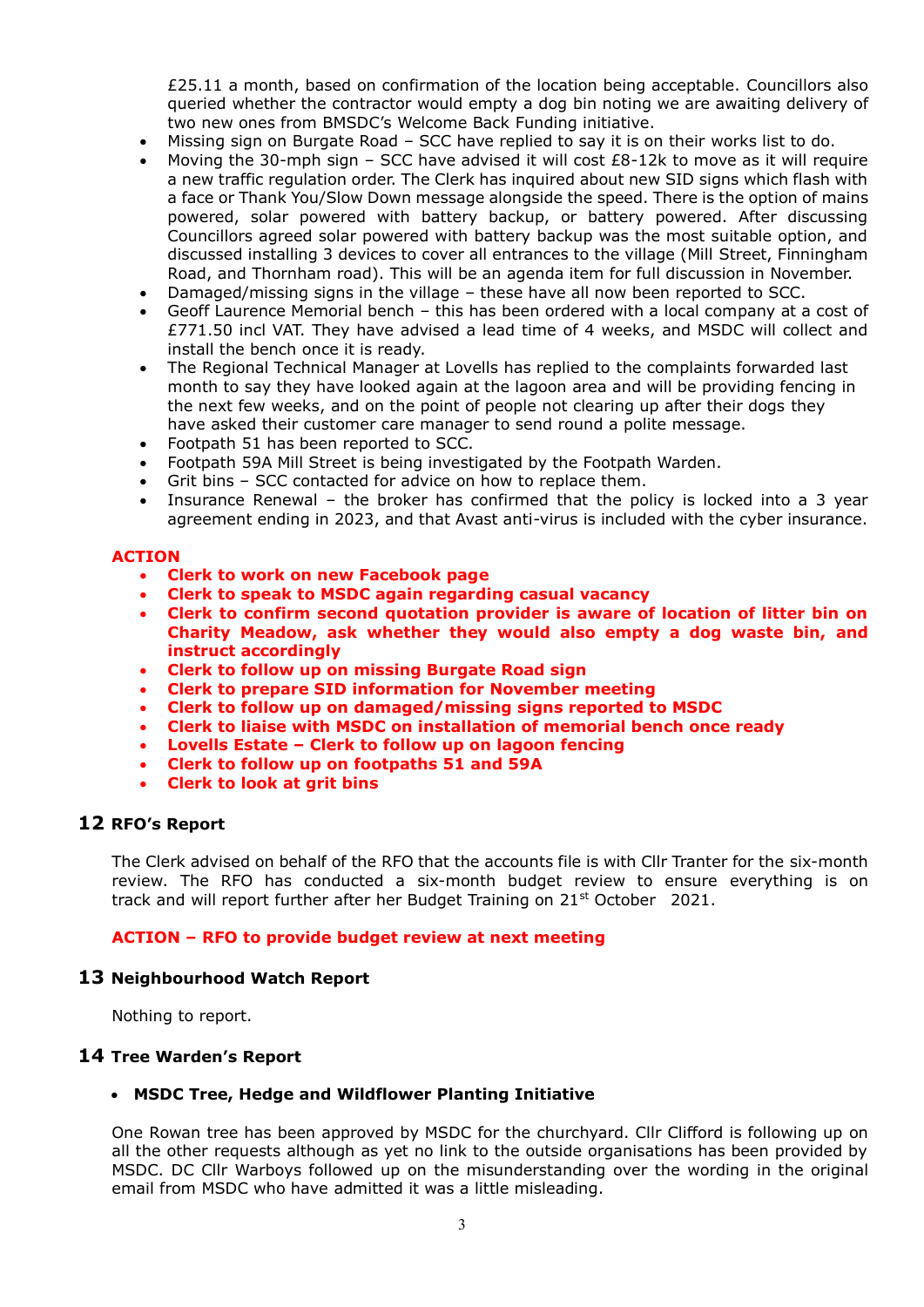Cllr Clifford will also put an update in the next edition of the Messenger.

# **ACTION – Cllr Clifford to put tree planting update in Messenger**

7:51pm the fifth member of the public joined the member

## **15 Footpath Warden's Report**

Mr Bryant was unable to attend the meeting and had sent a copy of his report to Councillors prior to the meeting, a copy of which can be found as an addendum at the end of the minutes. The Clerk had invited Mr Bryant to this meeting to discuss his suggestions for future footpath cutting, so he will endeavour to attend the November meeting instead.

# **16 SID (Speed Indicator Device) Report**

The SID Report can be found as an addendum at the end of the minutes.

## **17 Gislingham United Charity Parish Council Nomination**

Cllr Bell asked Councillors to consider whether they know anyone they would like to put forward and to let the clerk know if so.

# **18 Planning**

## • **DC/21/05616 – Lodge Farm, Back Street, Gislingham, IP23 8JH**

The member of the public just arrived was present for this planning application and requested permission to speak which was granted by Cllr Bell.

A discussion ensued and Councillors agreed unanimously that they objected to this application for the following reasons:

Back Street is only a single carriageway, the impact on drainage, the negative impact on wildlife, light pollution, the street scene.

## **ACTION – Clerk to prepare comment for MSDC Planning Portal and email to Councillors for approval before publishing.**

The following comment was agreed by Councillors and added to the Planning Portal:

*Gislingham Parish Council object to this planning application on the following grounds: We are concerned the proposed application is over development on a non-sustainable site Access limitations due to Back Street only being a single carriageway The impact on drainage, sewage, and subsequent flooding concerns*

*The negative impact on wildlife and ecosystems, including protected species such as bats and owls*

*The proposed application will be out of keeping with the street scene Increase in light pollution created*

# **19 Charity Meadow**

- CCTV installation The Clerk has contacted the school again requesting permission for the CCTV provider to carry out a site inspection during half term with Cllr Bell present as a School Governor to satisfy any safeguarding concerns, also advising them of the police incident and shards of glass discovered around the baby swings, but has still not received a reply. The School have advised separately however that the Governors need to be involved in discussions, and will require assurance that the Council will be financially accountable if any proposed meter and other works cause any damage or problems to the School system. The next School Governors meeting is scheduled for Tuesday 30<sup>th</sup> November.
- Playground Inspection the Clerk was unable to arrange another inspection without it falling significantly outside of the 12 months since the 2020 inspection, so requested MSDC send the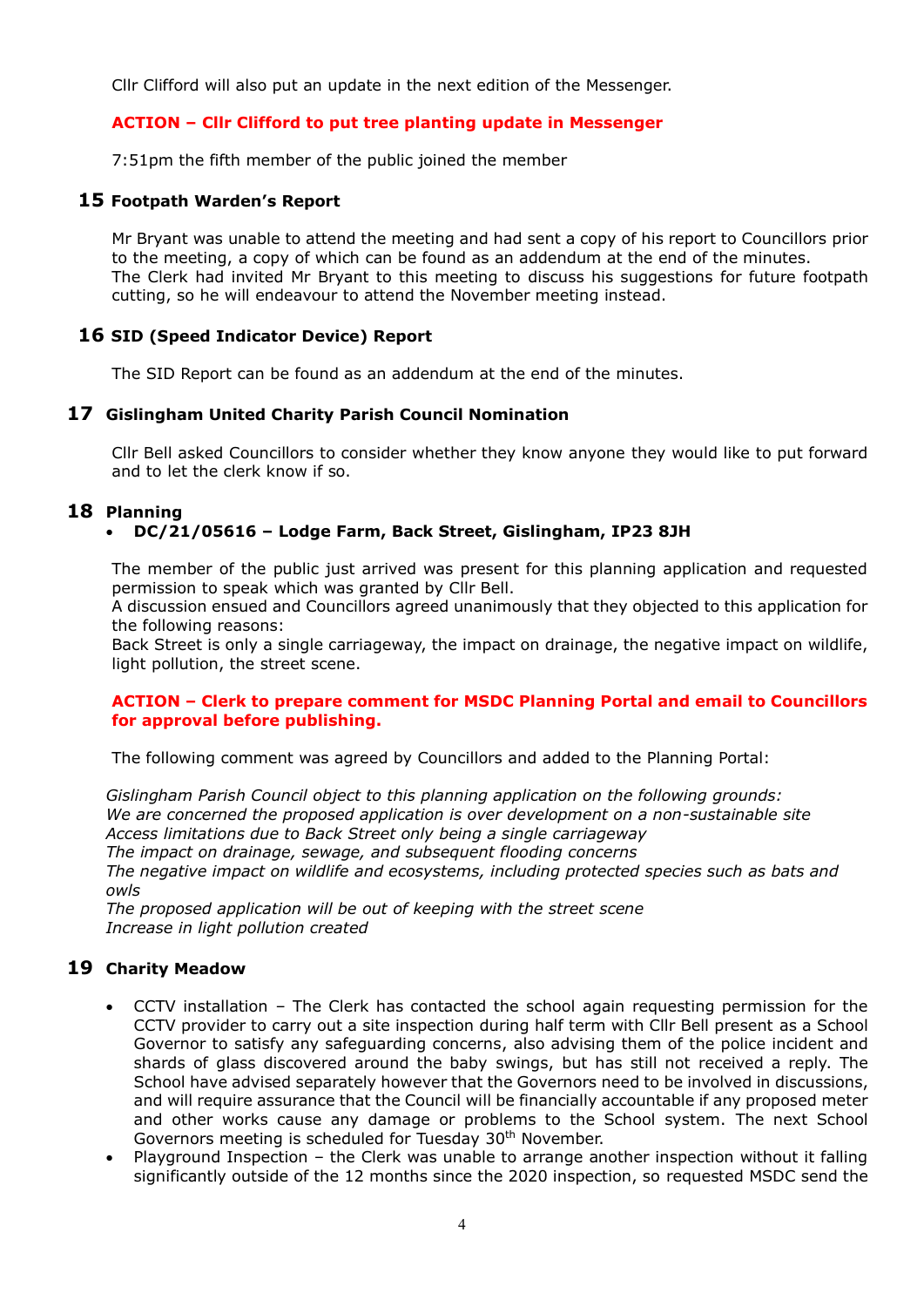report carried out on 15<sup>th</sup> August 2021 instead, which was forwarded to Councillors upon receipt.

## **ACTION**

- **Clerk to prepare letter to be sent to School and Governors providing assurances required**
- **Cllr Urwin to report on Playground Inspection Report at next meeting as Playground and Health & Safety lead**

#### **20 Queen's Platinum Jubilee 2022**

On Friday 8<sup>th</sup> October at 7.30pm Cllr Bell attended the first Meeting of the Queen's Platinum Jubilee 2022 Celebrations held in the Village Hall. The Parish Clerk emailed organisations within the village on 18<sup>th</sup> August 2021 asking if they would like to be involved and potentially lead/organise events, following which the Chair of the Village Hall Management Committee also contacted organisations and arranged for this meeting to take place, where lots of ideas were suggested to make this a very special event in the Village. Cllr Christopher Tranter kindly stepped forward to Chair the Committee which consists of Representatives from all the Organisations in Gislingham. The next meeting is scheduled to take place on Friday  $12<sup>th</sup>$ November at 7.30pm in the Village Hall. Cllr Tranter will keep residents informed on how things are progressing at future Parish Council Meetings and via The Messenger.

## **21 CIL Application Gislingham Village Hall**

#### • **WiFi Installation**

The Village Hall would like to install WiFI in the Village Hall and have requested CIL funding for either 3 or 5 years. They have been quoted  $£34.95$  per month by BT. After discussing Councillors felt they needed more information on the need for WiFi in the Village Hall, who it would benefit and how it would be accessed, as well as clarification on the contract with BT.

#### • **New marquee**

The Village Hall have requested CIL funding for a new marquee which will cost approximately £600.

After discussing Councillors agreed to fund a new marquee up to the value of £600.00.

## • **Defibrillator**

The Village Hall have requested the Parish Council fund servicing and any costs associated with the defibrillator as per a previous verbal agreement made with the Council. After discussing Councillors agreed they would like further information including when the agreement was made.

#### **ACTION - Clerk to advise the Secretary of the Village Hall that the Council will support the purchase of a new marquee up to £600 but would like further information regarding the WiFi and Defibrillator. A receipt or pro forma invoice will be required for the marquee.**

DC Cllr Warboys left the meeting at 8:47pm

#### **22 Parish Council Replacement Noticeboard**

The double noticeboard outside the old village shop and post office needs replacing as it is in a very poor state. It is intended for the one next to the shop (by the ramp access) to stay for residents to use as the village shop does not have a board for people to display posters etc. The Clerk has contacted the resident on whose property both noticeboards are sited to check they are happy with this before proceeding.

#### **ACTION – to be an agenda item in November once permission received from resident**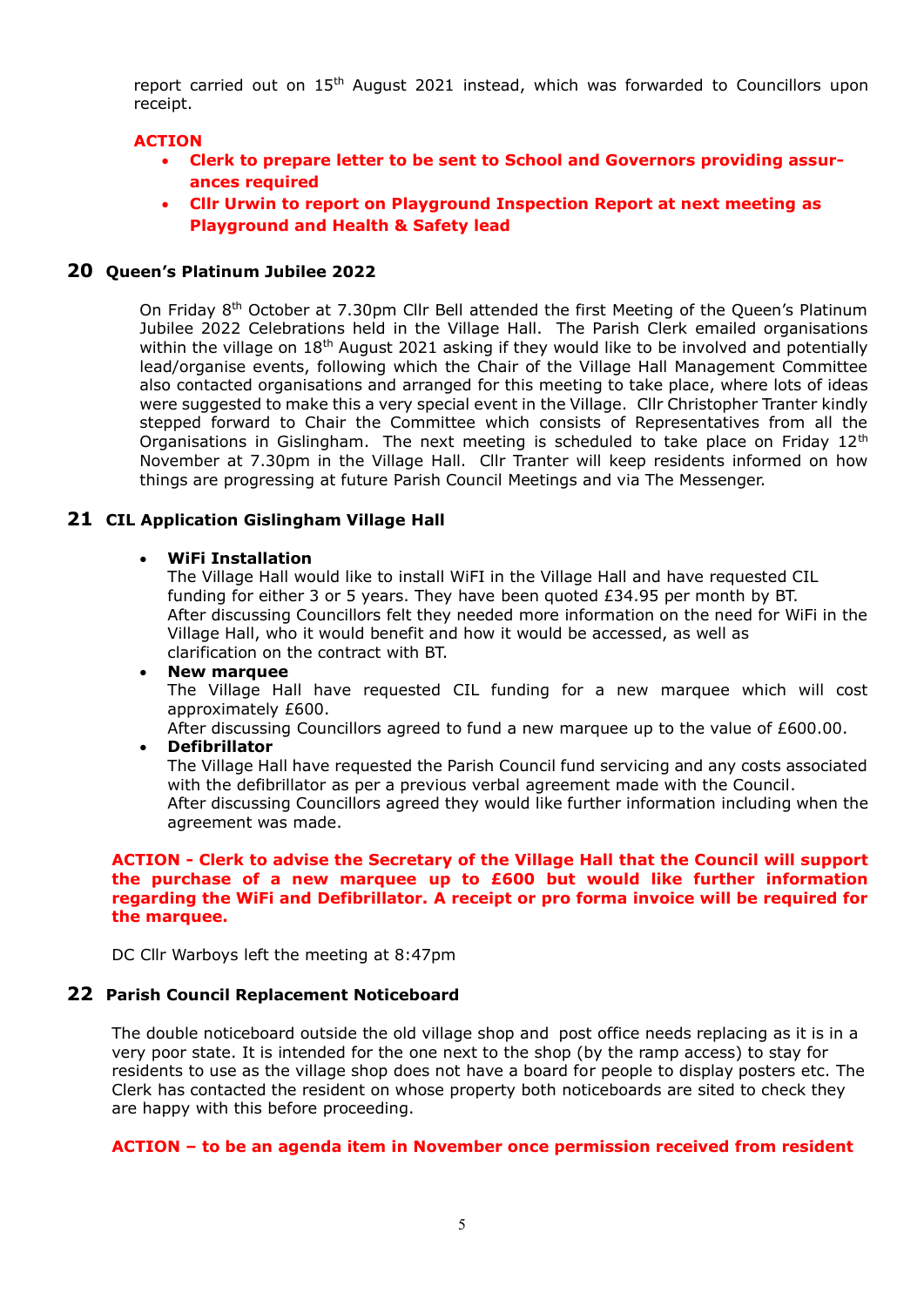# **23 Gislingham Village Map**

The village map needs updating. After discussing Cllr Clifford offered to draw/design a new map to include all footpaths, bridleways, and byways, with a clear 'you are here' indicator. Cllr Mew also offered to look at making a frame for it once ready.

## **ACTION - Cllr Clifford to draw/design new village map, and Cllr Mew to make frame**

# **24 Finance**

Admin Payment (Clerk & RFO) - £600.85 Clerk mileage expenses (October)- £8.55 Hire of Village Hall (September – PC meeting, appraisal meeting, and book sale) - £60 Top Garden inv. 27 - £360.00 Top Garden inv. 28 - £540.00 SALC Budget Training inv. 25087 - £72.00 Bin liners - £5.80 Printer and ink - £272.98 Geoff Laurence Memorial Bench - £771.50 Lacy Scott & Knights (allotments) - £326.92 Expenses M. Bryant (marker pen signposts) - £3.99 Expenses E. Bryant (bulbs for triangle by VH) – £22.50 British Legion Wreath - £20.00

All payments were approved unanimously.

## **ACTION - Cllr Bell to make payments by BACS**

## **25 Training**

Cllr Mew confirmed he has now completed all 6 New Councillor training modules. Cllr Bell requested permission to book a Chairmanship & Leadership Course (when the SALC Training has been updated. Cllrs unanimously agreed.

# **26 Policies and Reports**

Next review January 2022

#### **27 Date of next meeting 15 th November 2021 at 7:00pm in Gislingham Village Hall.**

Meeting Closed at 9.07 pm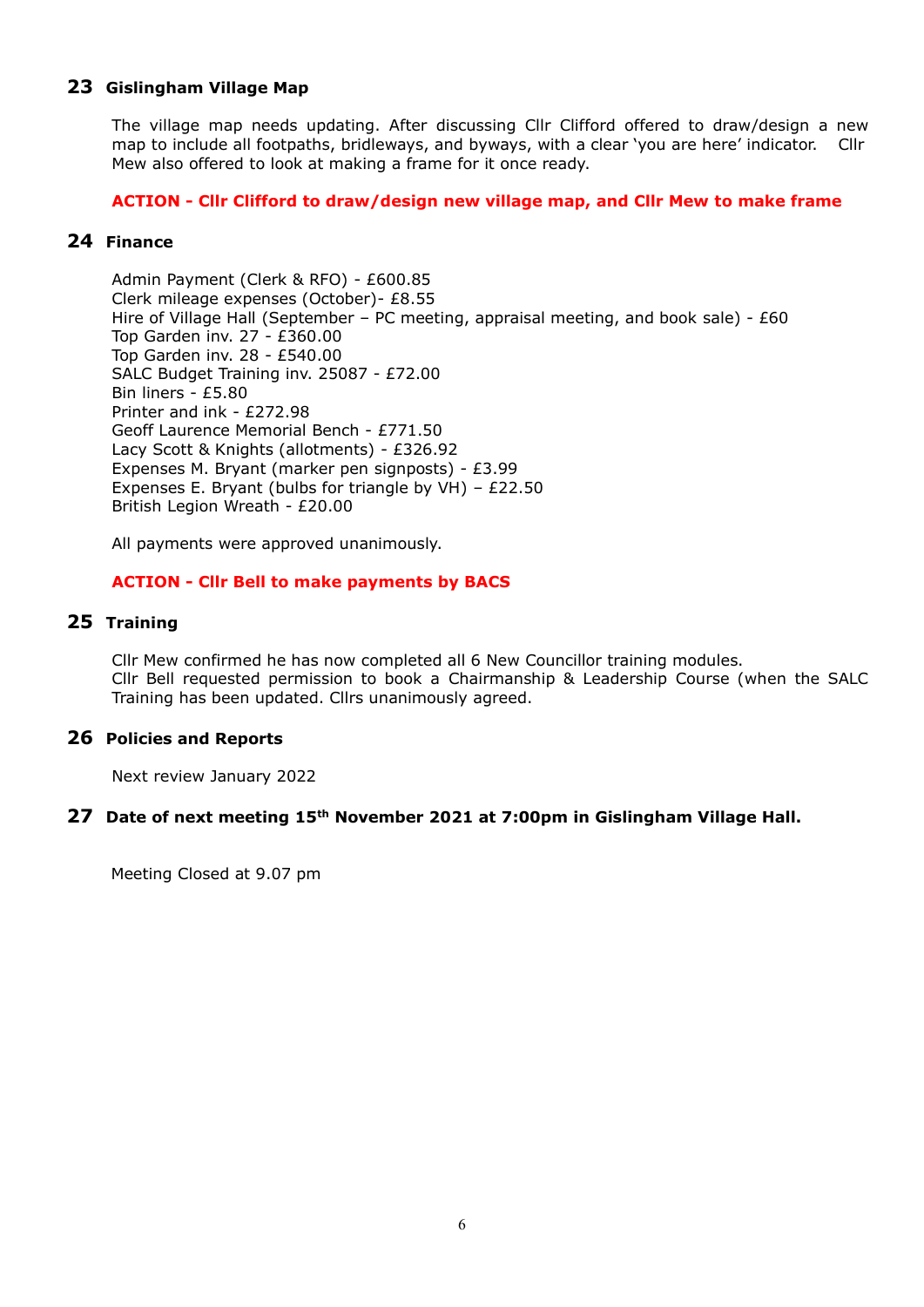# **County Councillor Report**



# **Oct. 2021**

# **Gislingham Parish Council**

Councillor Jessica Fleming, Hartismere Division, Suffolk

[Jessica.fleming@suffolk.gov.uk](mailto:Jessica.fleming@suffolk.gov.uk) Tel: 07714-597980 Twitter: @jesstfleming

**Suffolk Special Education Needs and Disabilities (SEND) Review Published -** An Independent Report into SCC services was published on 20th September following a review led by Lincolnshire County Council. You can [read the re](https://www.suffolk.gov.uk/children-families-and-learning/send-and-the-local-offer/independent-send-review-september-2021/)[port and action plan here.](https://www.suffolk.gov.uk/children-families-and-learning/send-and-the-local-offer/independent-send-review-september-2021/) To comment on any aspect of the report or action plan please contact us via email at [SendReview@suffolk.gov.uk](mailto:SendReview@suffolk.gov.uk)

**Street Lighting Replacement Programme Commenced in September -** SCC in partnership with Bouygues E&S commenced a large scale LED street lighting upgrade project involving about 43,000 lights. The objectives are to reduce energy, minimise light pollution, and reduce maintenance costs.

**Greenest County Awards on 12th November at The Hold, Ipswich** –This year's award categories include biodiversity and landscape, business, community, schools, waste and recycling. [READ MORE](https://www.greensuffolk.org/awards-categories/)

**Suffolk Recycling Centres Booking System Upgrade** - As of 27 September all time slots are viewable in real time, booking can be completed seven days in advance, or easily amended. The system is also able to advise customers on which sites accept specific materials. To book a slot visit **[suffolkrecycling.org.uk](https://suffolkrecycling.org.uk/where-to-recycle/recycling-centres)**.

**Covid Vaccination Service** – Information about the Suffolk and NE Essex services for Covid vaccinations and boosters can be found on:<https://sneevaccine.org.uk/>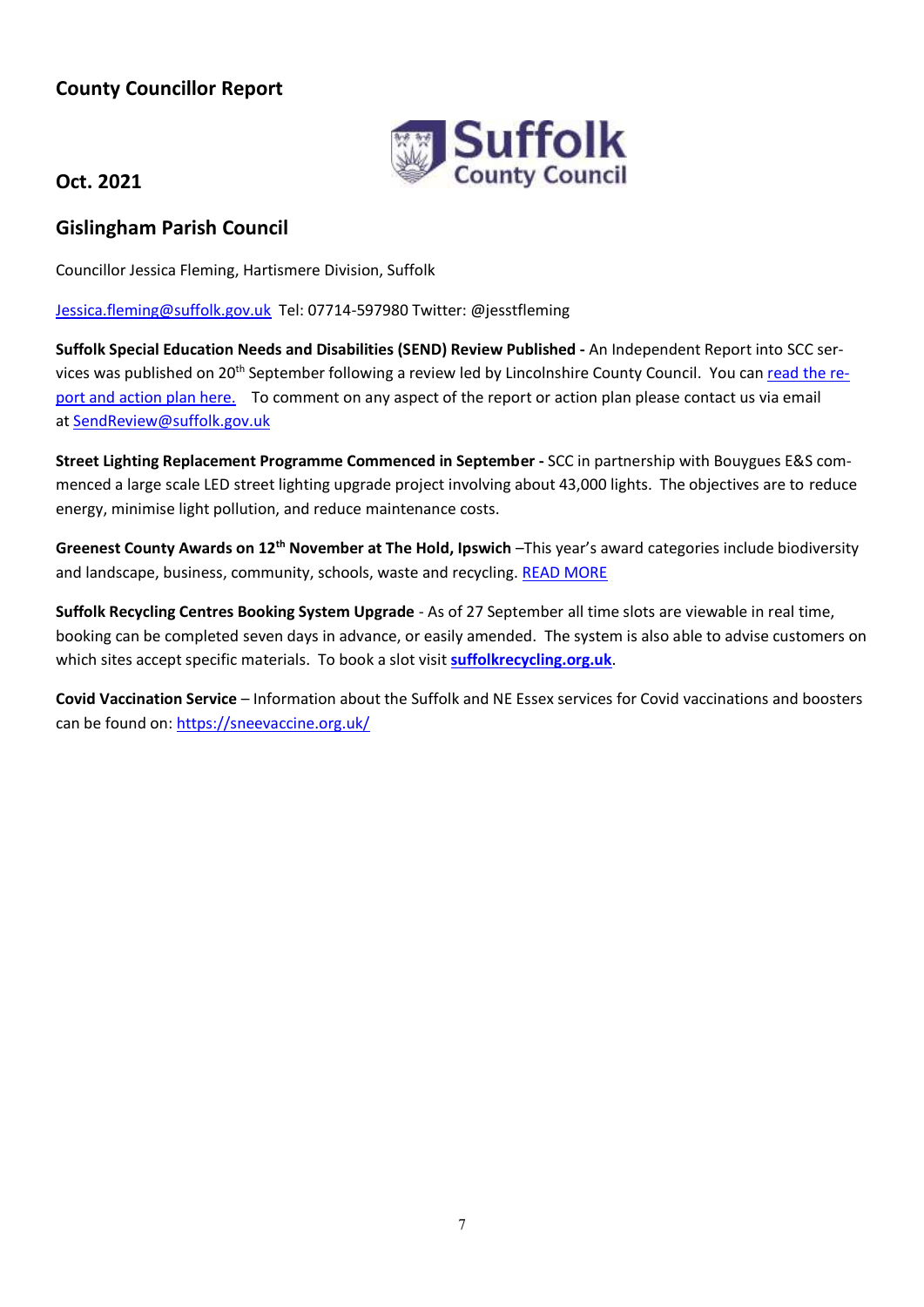# **DISTRICT COUNCILLOR'S REPORT OCTOBER 2021**

| Afghan ref-<br>ugees                                                                               | Following the Government announcement of its new resettlement scheme for Afghan refugees, councils in<br>Suffolk, including MSDC, have expressed their commitment to assist. We have already helped a small num-<br>ber of Afghan interpreters and their families to resettle in Suffolk. There will be ongoing work to support<br>unaccompanied asylum-seeking children and other refugees entering the UK. You can read the statement<br>in full here and a Suffolk County Council webpage has been created in the event of offers of help from<br>towns and parishes.       |
|----------------------------------------------------------------------------------------------------|--------------------------------------------------------------------------------------------------------------------------------------------------------------------------------------------------------------------------------------------------------------------------------------------------------------------------------------------------------------------------------------------------------------------------------------------------------------------------------------------------------------------------------------------------------------------------------|
|                                                                                                    | On Wed. 18 <sup>th</sup> Aug Cllr Matthew Hicks (Cons) chaired Development Committee A where the Hybrid Applica-<br>tion for the phased employment-led redevelopment of Land at Mill Lane, Stowmarket (Gateway 14) was<br>decided.                                                                                                                                                                                                                                                                                                                                             |
| Meetings                                                                                           | Gateway 14 is the largest logistics and business park development site in East Anglia on 160 acres of farm-<br>land, designated for future employment use. Gateway 14 Ltd is owned by Mid Suffolk District Council (Mid<br>Suffolk) who are investing at least £37M of borrowed money in the project. They are both the Applicant<br>and granter of appropriate planning permission (although they have the power to defer this to another<br>body should they elect to).                                                                                                      |
|                                                                                                    | This development has much community support, but concerns had been raised because of the divergence<br>from the initial consultation and the ambition for the development to be exemplar in terms of energy and<br>environment use and the stimulus to local industry.                                                                                                                                                                                                                                                                                                         |
|                                                                                                    | Some concessions were made on landscaping and future maintenance and a financial commitment to-<br>wards community and recreational facilities before the proposal was passed.                                                                                                                                                                                                                                                                                                                                                                                                 |
| Meetings                                                                                           | There are no signs that the Government will renew the legislation to enable virtual or hybrid meetings.<br>Committee meetings are being held in the Council Chamber and it is anticipated that the full Council meet-<br>ing on 23 September will be held in the Chamber.                                                                                                                                                                                                                                                                                                      |
|                                                                                                    | Staff are continuing to work from home but, when necessary, access to workspace in Endeavour House<br>can be booked by staff and councillors.                                                                                                                                                                                                                                                                                                                                                                                                                                  |
| Taxi licens-<br>$ing - no en-$<br>courage-<br>ment given<br>to switch to<br>electric ve-<br>hicles | The Conservative administration missed the opportunity to improve Mid Suffolk's environmental creden-<br>tials when they put forward a new taxi licensing policy at the Council's recent Licensing Committee. De-<br>spite the fact that no new diesel or petrol car can be purchased after 2030, the ten year policy included no<br>provisions to encourage cab drivers to move to electric vehicles and contained none of the incentives<br>other councils use. The policy, without mention of any efforts to reduce emissions, was approved on the<br>Chair's casting vote. |
| Solar Car-<br>port in<br>Stowmar-<br>ket                                                           | MSDC has let a contract for the construction of a solar carport in the Stowmarket Leisure Centre car park;<br>works are expected to begin shortly and be complete by spring 2022. More than half of the cost is being<br>met from the Government's Getting Building Fund.                                                                                                                                                                                                                                                                                                      |
|                                                                                                    | A "No Casino" Policy was approved.                                                                                                                                                                                                                                                                                                                                                                                                                                                                                                                                             |
| <b>MSDC Full</b><br>Council<br>Meeting                                                             | The CIFCO Business Plan was approved. Active management of portfolio including a sustainability strategy.                                                                                                                                                                                                                                                                                                                                                                                                                                                                      |
| 23/09/2021                                                                                         | A comprehensive Wellbeing Strategy (to 2027) was introduced and approved unanimously with a budget<br>of £1 million pounds. This was developed through cross party workshops.                                                                                                                                                                                                                                                                                                                                                                                                  |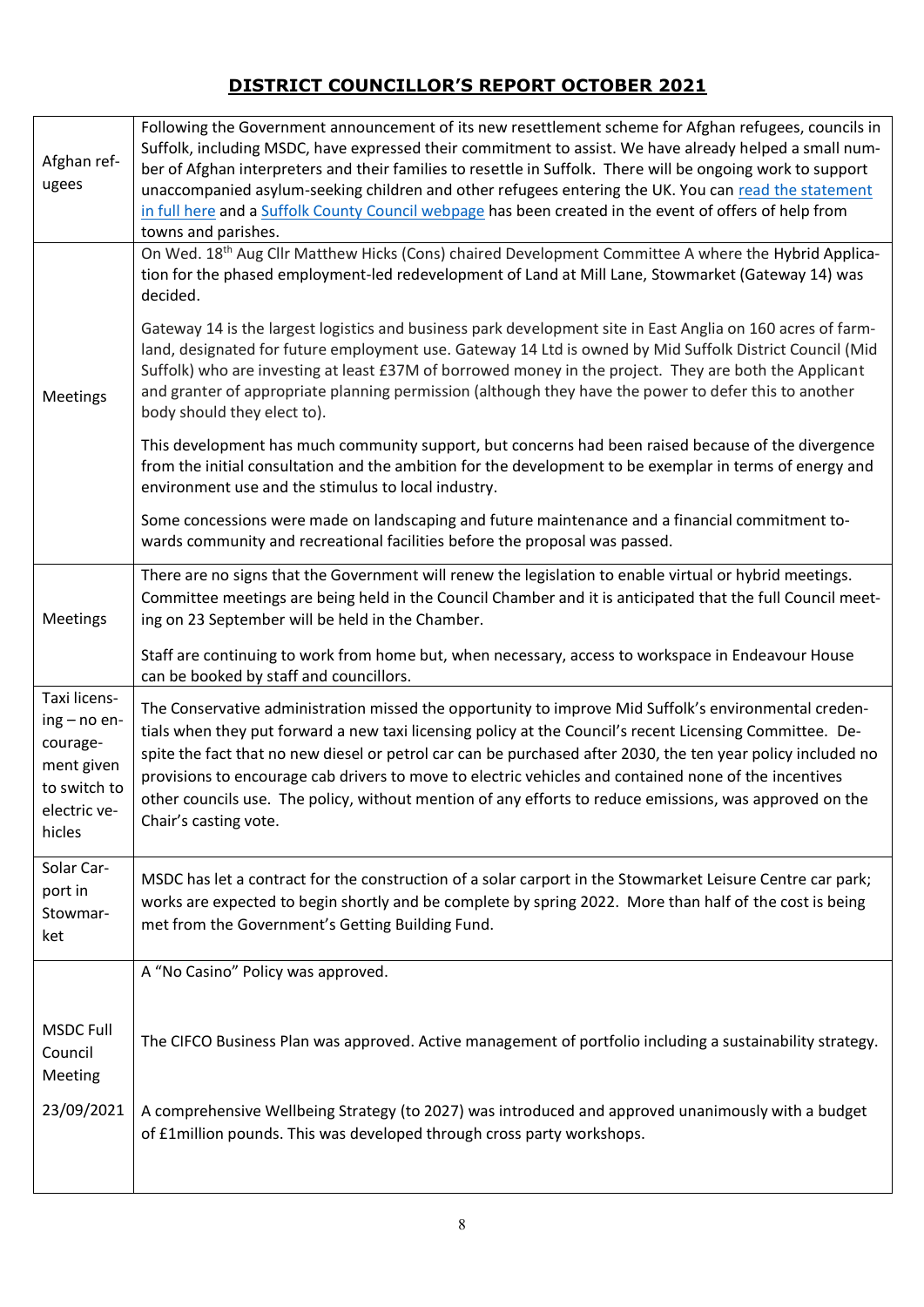|                       | "The long-term ambition and focus of this strategy is to enable families to lead active, healthy, safe and<br>independent lives and manage their own health & wellbeing; to create sustainable places and spaces which<br>maximise health and wellbeing opportunities and for health inequalities to be reduced. Our aim is to do                            |
|-----------------------|--------------------------------------------------------------------------------------------------------------------------------------------------------------------------------------------------------------------------------------------------------------------------------------------------------------------------------------------------------------|
|                       | everything we can to stimulate and enhance the social, economic, environmental , and cultural wellbeing of<br>our communities and this will be achieved not only through this strategy, but by ensuring that well-being<br>also continues to be embedded in the delivery of the strategies that support the Councils' five other strate-<br>gic priorities." |
|                       | "The identities and contributions made by people, communities, and local organisations to life in our Dis-<br>tricts will be celebrated and further encouraged and developed."                                                                                                                                                                               |
|                       | Recommendations on Payment Scales for Senior Staff was withdrawn.                                                                                                                                                                                                                                                                                            |
|                       | Revisions of Neighbourhood Plans were approved - procedure simplified - automatically proceeding to ref-<br>erendum after parish and councils modifications, and approved at cabinet rather than full council meeting.                                                                                                                                       |
|                       | Motions on light pollution and inclusion of lighting control within the Biodiversity Supplementary Planning<br>Document, and on the proposed use of ID cards at Elections - a solution without a problem, were de-<br>ferred.                                                                                                                                |
|                       | Meeting closed 10.00pm.                                                                                                                                                                                                                                                                                                                                      |
|                       | New grants available now for 2021/22.                                                                                                                                                                                                                                                                                                                        |
| Locality<br>Awards    | Open to groups with projects that provide a clear and tangible benefit to the community. Full information<br>available using the link or contact me to discuss your project.                                                                                                                                                                                 |
|                       | https://www.midsuffolk.gov.uk/communities/grants-and-funding/locality-awards-2021-22/                                                                                                                                                                                                                                                                        |
| Response<br>expected  |                                                                                                                                                                                                                                                                                                                                                              |
| next Full             |                                                                                                                                                                                                                                                                                                                                                              |
| Council               | 1. £1m should be directed to exemplar zero-carbon housing projects, in particular selecting those                                                                                                                                                                                                                                                            |
| Meeting               | that can be delivered within a 2-year timeframe using innovative techniques. We also propose                                                                                                                                                                                                                                                                 |
| 25 <sup>th</sup> Nov. | that a set of Suffolk specific designs and specifications be drawn up and used for these develop-                                                                                                                                                                                                                                                            |
| All party             | ments, and then made open-source for small-scale developers and self-builders to use. The inten-                                                                                                                                                                                                                                                             |
| workshops:            | tion is that more housing will be delivered at social rents.<br>Up to £1m should be used to improve the delivery of our planning services, to strengthen and train<br>2.                                                                                                                                                                                     |
| These are             | the staff team, and make the department the best in the region. In particular the role of planning                                                                                                                                                                                                                                                           |
| the pro-              | enforcement should be enhanced, so that conditions imposed on developers are followed up and                                                                                                                                                                                                                                                                 |
| posals put            | implemented in full, thus moving enforcement into a positive, proactive role alongside its current                                                                                                                                                                                                                                                           |
| forward by            | reactive function.                                                                                                                                                                                                                                                                                                                                           |
| the Green             | 3. £1m to be retained for future response to the Covid pandemic as needs arise over the next couple                                                                                                                                                                                                                                                          |
| and Liberal           | of years.                                                                                                                                                                                                                                                                                                                                                    |
| Democrat              |                                                                                                                                                                                                                                                                                                                                                              |
| $Group - no$          |                                                                                                                                                                                                                                                                                                                                                              |
| responses             |                                                                                                                                                                                                                                                                                                                                                              |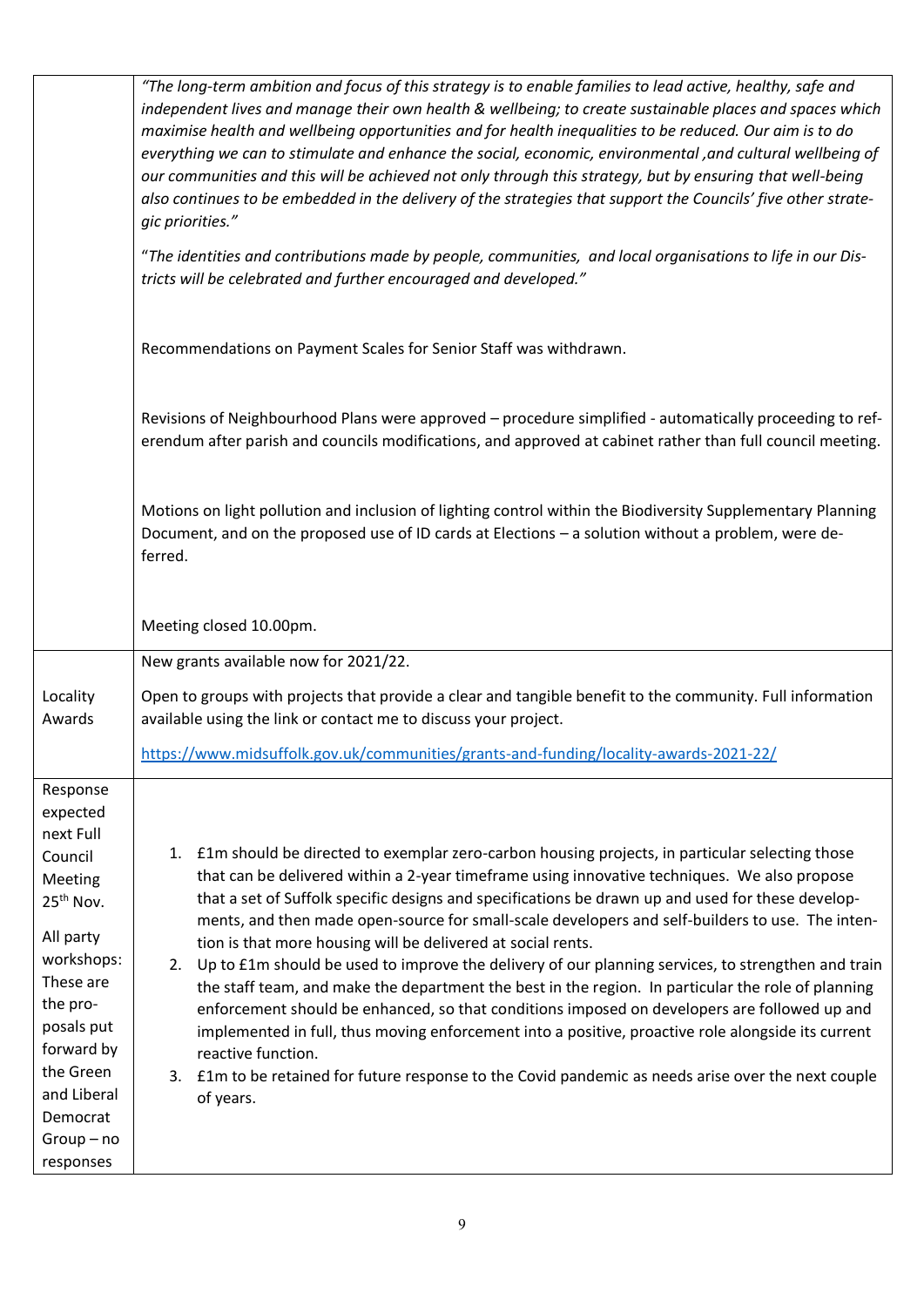| have been<br>received.                                                                                                        |                                                                                                                                                                                                                                                                                                                                                                                                                                                                                                                                                                                                                                                                                                                                                                                                                                                                                                                                                                            |
|-------------------------------------------------------------------------------------------------------------------------------|----------------------------------------------------------------------------------------------------------------------------------------------------------------------------------------------------------------------------------------------------------------------------------------------------------------------------------------------------------------------------------------------------------------------------------------------------------------------------------------------------------------------------------------------------------------------------------------------------------------------------------------------------------------------------------------------------------------------------------------------------------------------------------------------------------------------------------------------------------------------------------------------------------------------------------------------------------------------------|
| Mental<br>Health and<br>Wellbeing                                                                                             | At the moment councillors are engaged in a series of briefings and workshops the explore their own and<br>their communities ' mental health and wellbeing needs.<br>Link: https://www.wellbeingnands.co.uk/suffolk/<br>Working with Leisure Centre Operators: Everyone Active - an outreach programme is being developed.                                                                                                                                                                                                                                                                                                                                                                                                                                                                                                                                                                                                                                                  |
| Anti-social<br>behaviour                                                                                                      | This can take many forms, environmental, physical and mental abuse and the council has dedicated offic-<br>ers to investigate and support victims. It can be reported via the council's website or please contact me.<br>Link: https://www.midsuffolk.gov.uk/communities/community-safety/anti-social-behaviour-asb/                                                                                                                                                                                                                                                                                                                                                                                                                                                                                                                                                                                                                                                       |
| <b>REMINDER:</b><br>Local En-<br>ergy Show-<br>case will<br>champion<br>green busi-<br>nesses<br>$21^{st}/22^{nd}$<br>October | Businesses and community organisations are being urged to tackle climate change by joining Suffolk's first<br>ever showcase event celebrating sustainability and green energy. The Local Energy Showcase, organised by<br>Babergh and Mid Suffolk District Councils, will promote how different types of energy can be used by com-<br>munities and businesses help reduce their impact on the environment, lower costs and contribute to the<br>fight against climate change.<br>FREE Tickets are now available for the two-day extravaganza, at Wherstead Park in Ipswich on 21 and 22<br>October. The event is open to all businesses with an interest in finding out more about local energy solu-<br>tions and as well as community groups and parishes who would like to understand and explore the bene-<br>fits of using local energy solutions.<br>More information: https://www.midsuffolk.gov.uk/news/local-energy-showcase-will-champion-green-<br>businesses/ |
| <b>New NPPF</b>                                                                                                               | The revised National Planning Policy Framework sets out government's planning policies for England and<br>how these are expected to be applied.<br>This was updated 20 <sup>th</sup> July 2021. A link:<br>https://www.gov.uk/government/publications/national-planning-policy-framework--2                                                                                                                                                                                                                                                                                                                                                                                                                                                                                                                                                                                                                                                                                |

# MSDC Councillor Rowland Warboys

rowland.warboys@midsuffolk.gov.uk Tel. 01379 783412 Mobile: 07484 186121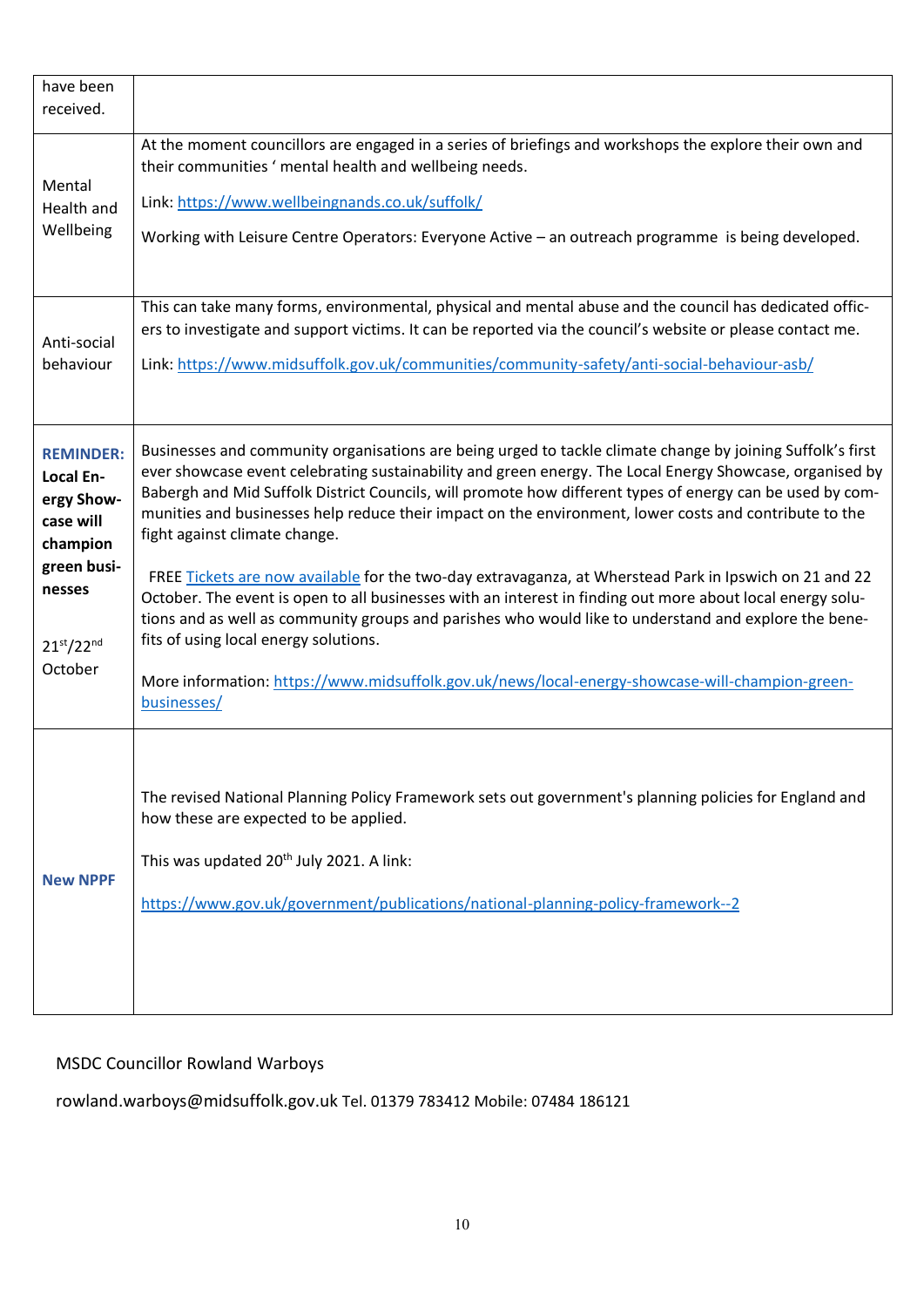# Footpath report for PC meeting 18<sup>th</sup> October 2021

I am pleased to report that FP59A and 59 have now been cut back. These were reported to the PC last month.

Many of the fields are being harvested and ploughed, so some footpaths are not visible, however, I will wait until the fields have been sown and check that the footpaths have been reinstated.

I have received feedback from a resident regarding FP 59A (Mill St to the stables next to Dewpond Cottage. The resident reported that although the owner of Dewpond Cottage had cut back the hedge adjoining his property, there was still some parts that needed to be cut a bit more. Also the owner had left a lot of the debris on the ground. To be honest, I didn't feel the debris was an issue. I feel that it may be wise for the PC to contact the owner of Dewpond Cottage to thank him for the work he has carried out, but there are a few sections that could be cut back a little more, which will eliminate an overgrown state in the future.

The wooden fence adjacent to the hedge is now in some disrepair. One section has fallen down completely and another some of the slats are loose. Again, I feel that the owner of the fence should be contacted to make some remedial work to ensure the health and safety of the walkers using the footpath.

The other comment from the resident was for FP51, which runs off Mill St near the post box. I found that there were several small trees that had fallen down and were partially blocking the footpath, making it difficult to navigate. Plus the undergrowth had also obstructed the FP. I have cut back the trees and undergrowth making it an easier walking route. As this FP runs along several properties and in parts there is a ditch, I do not feel that it is the responsibility of these owners to service the hedge which was suggested by the resident.

Completing one of my circular walks on Sunday, we returned along the Bridleway 23, which runs from the railway track at the top by Eastlands Farm past Redhouse Farm. Unfortunately, the land owner has not kept the correct width of the bridleway along parts of the bridleway and also has erected an electric fence (not sure if was live) without any warning signage to house the cattle. The width by the electric fence is also too narrow in parts. There is also a metal water trough blocking the bridleway next to the farm. I have reported this to SCC, copy sent to the Clerk.

I have read the minutes of the meeting of the  $20<sup>th</sup>$  September and the suggestion from myself to purchase the equipment and cut the paths ourselves has been deferred to the next meeting, when a discussion can take place with myself attending.

I had planned to attend the meeting on the  $18<sup>th</sup>$  October, however, I am struggling to get adult helpers with the Scout Troop, which will necessitate me having to attend the Scout meeting.

I am hopeful that I will be able to organise cover for the meeting in November, so I am happy if my suggestion is deferred until then.

Martyn Bryant Gislingham Footpath Warden